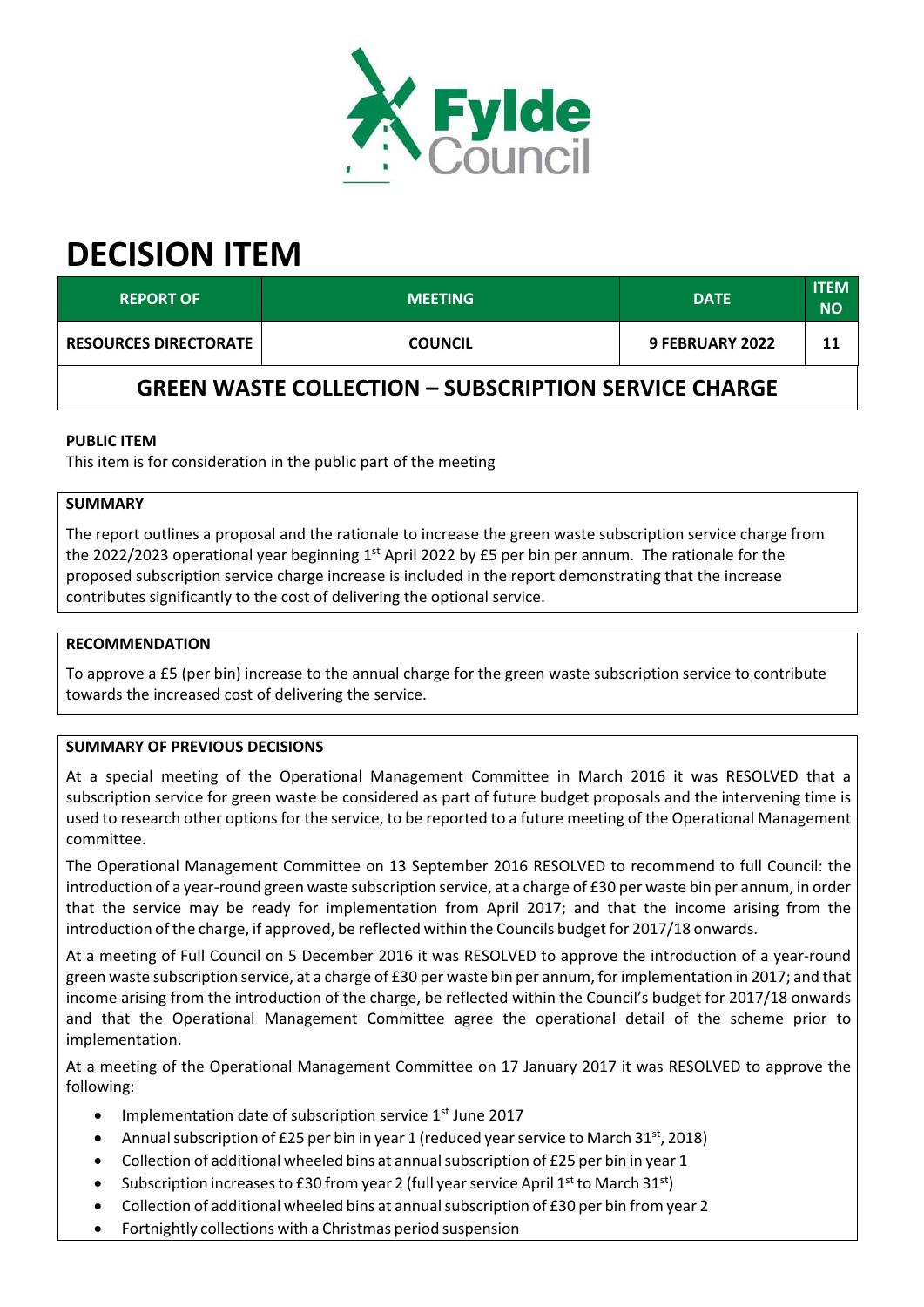- No reduction for part year subscription
- No refunds or transfer of subscription
- No reductions or concessions applied until the scheme has been proven
- Expenditure of £38,500 on communications, finance, and back‐office support in Year 1
- To delay deciding on the collection of non-scheme green bins until after the scheme matures

At a meeting of the Operational Management Committee on 11<sup>th</sup> January 2022, it was RESOLVED to support a recommendation to Full Council to approve a £5 (per bin) increase to the annual charge for the green waste subscription service to contribute towardsthe increased cost of delivering the service.

| <b>CORPORATE PRIORITIES</b>                                |  |  |
|------------------------------------------------------------|--|--|
| Economy – To create a vibrant and healthy economy          |  |  |
| Environment - To deliver services customers expect         |  |  |
| Efficiency $-$ By spending money in the most efficient way |  |  |
| Tourism - To create a great place to live and visit        |  |  |

#### **REPORT**

- 1. The green waste subscription service wasintroduced in 2017 in response to the Lancashire County Council (LCC) decision to end the Cost Sharing Agreement recycling credit payments which contributed significantly to the cost for collecting all domestic property recycling activity in the Borough. The decision to end the cost sharing agreement was made by LCC, who are the disposal authority, in response to the legal requirement for collection authorities to collect and separate recyclable material which removed the need for an incentive to collect recyclables.
- 2. Local authorities have the option to levy a charge for the collection of green waste which is not one of the recyclable materials authorities are legally required to collect, a charge cannot be made for the collection of recyclable materials that have to be collected under legislation i.e. plastic, cans, glass etc. Charges for a green waste subscription service have been introduced across most of Lancashire (and further afield) to mitigate the cost of introducing a green waste collection service previously funded through the LCC cost sharing agreement. The current charges for green waste collection services at Lancashire authorities are listed below with analysis by total cost, number of collections and per collection charge:

| Council                      | Charge per bin per<br>annum | No of collections | <b>Amount per</b><br>collection |
|------------------------------|-----------------------------|-------------------|---------------------------------|
| <b>Blackburn with Darwen</b> | £30                         | 20                | £1.50                           |
| Blackpool                    | £40                         | 22                | £1.80                           |
| Burnley                      | £35                         | 20                | £1.75                           |
| Chorley                      | £30                         | 25                | £1.20                           |
| Fylde                        | £30                         | 25                | £1.20                           |
| Hyndburn                     | £30                         | 20                | £1.50                           |
| Lancaster                    | £40                         | 20                | £2.00                           |
| Pendle                       | £35                         | 20                | £1.75                           |
| Preston                      | £35                         | 24                | £1.46                           |
| Rossendale                   | £40                         | 20                | £2.00                           |
| South Ribble                 | £25                         | 22                | £1.14                           |
| West Lancashire              | £30                         | 25                | £1.20                           |
| Wyre                         | £35                         | 22                | £1.60                           |

3. Fylde currently hasthe second lowest charge at £30 per bin per annum and the maximum number of collections offered (25 per year) the per collection charge is £1.20. An increase of £5 per bin would result in a per collection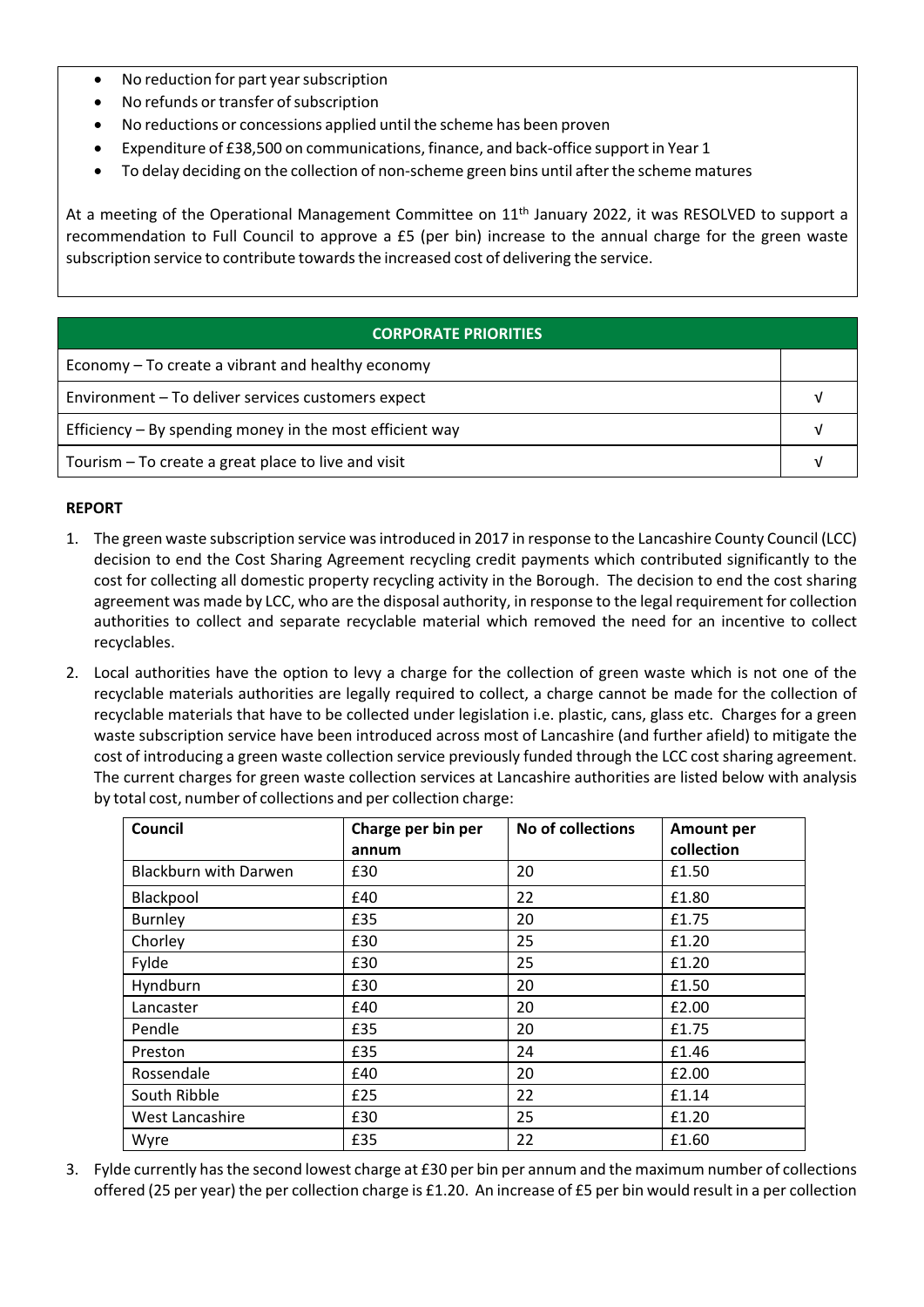charge of £1.40, offering fair and reasonable value even compared with the current charges acrossthe region.

- 4. The charge for the green waste service was introduced to mitigate the cost of continuing to provide a service to collect garden waste previously all recycling collections had been funded through the LCC cost sharing agreement. The council was receiving £763,000 per annum from the cost sharing agreement towards funding the collection of recyclables, in 2021 the 19,760 subscriptions to the green waste service generated an income of £592,800 towards the cost of the green waste collection service, the cost of collecting other recyclable materials is funded through the council's general fund.
- 5. The Council does not account separately for the green waste collection service because it would require the apportionment of all joint costs for staff, vehicles, overheads, supplies, etc. at source because they are shared across the range of waste services provided. Almost all the cost centres include every aspect of the waste collection service, for example vehicles, premises, utilities, supplies, and employees, they are all transferable across grey, green, plastics, paper and glass collections making specific apportionment of the green waste element across every invoice transaction almost impossible and not required under local authority accounting regulations. To strip out and set up dedicated resources for the green waste service only would require significant duplication and waste adding unnecessary cost to the service through inefficiencies.
- 6. However, it has been possible to prepare a reasonably accurate best estimate based on an analysis of how much each element of the total waste service cost relates to the collection of green waste given the number of collections, the level of subscription and the vehicle use etc. The analysis has been prepared by apportioning the annual costs for the whole service between the constituent elements according to the most appropriate apportionment method available. Where costs are more easily identifiable asrelating to a particular element of the service (for example printing costs for the green bin stickers and the purchase of new replacement bins) these costs have been allocated directly to that element of the service. Appendix 1 includes the full estimate for the green waste collection service forthe current financial year at £734,774.
- 7. There has been no increase in the green waste subscription service charge since it was introduced almost five years ago. During that same period inflation has increased at an average of 2.5% per annum (Bank of [England\)](https://www.bankofengland.co.uk/monetary-policy/inflation/inflation-calculator) however, post COVID inflation has climbed to 3.8% (October 2021), diesel prices are at a record high (147.9p at the pump) and the average labour costs 9.4% above the pre‐pandemic level with one of the greatest increases amongst HGV drivers. Over the last 18 months there has been a reliance on agency labour because of absences and recruitment issues further increasing the cost of the service. The council has struggled to recruit to key postsrequired to operate the waste and recycling service including HGV drivers and mechanics at the same time the cost of parts, repairs, replacement, and maintenance of the vehicles, lifting equipment and bins have all increased over the five years since the service was introduced with sharp increases post COVID that show no signs of slowing.
- 8. The number of subscribers to the service at Fylde has always been significant increasing year on year with many premises having multiple bins with the service well used and very successful based on good customer feedback and satisfaction rates. The high level of subscription has resulted in a significant contribution to the operating cost of the optional green waste service and allowed the council to retain the charge at £30 for the first five years.
- 9. If the council was to retain the same number of subscribers in 2022 at 19,760 charging £35 per annum for the service there would be a contribution of £691,600 towards the cost of recycling services, this is comparable to the estimated cost of the service at £734,774 demonstrating that the subscriptionslargely cover the cost of the service. Based on the latest estimated cost of the subscriptions service the proposed charge of £35 per bin would make a significant contribution towards the costs of running the service for the residents who choose to subscribe.
- 10. Green waste service collections take place on a fortnightly basis apart from over the Christmas period when the service is suspended, resulting in 25 collections per year equating to £1.40 per collection for a full calendar year (20p per collection increase on the current price) with a charge of £35 per bin per annum. The Environmental Protection Act 45 (3) states "the authority may recover a reasonable charge for the collection of the waste from the person who made the request", the charge is considered reasonable, appropriate, and fair offering value for money for the service received and consistent with charges levied by neighbouring authorities for a fortnightly green waste subscription service.